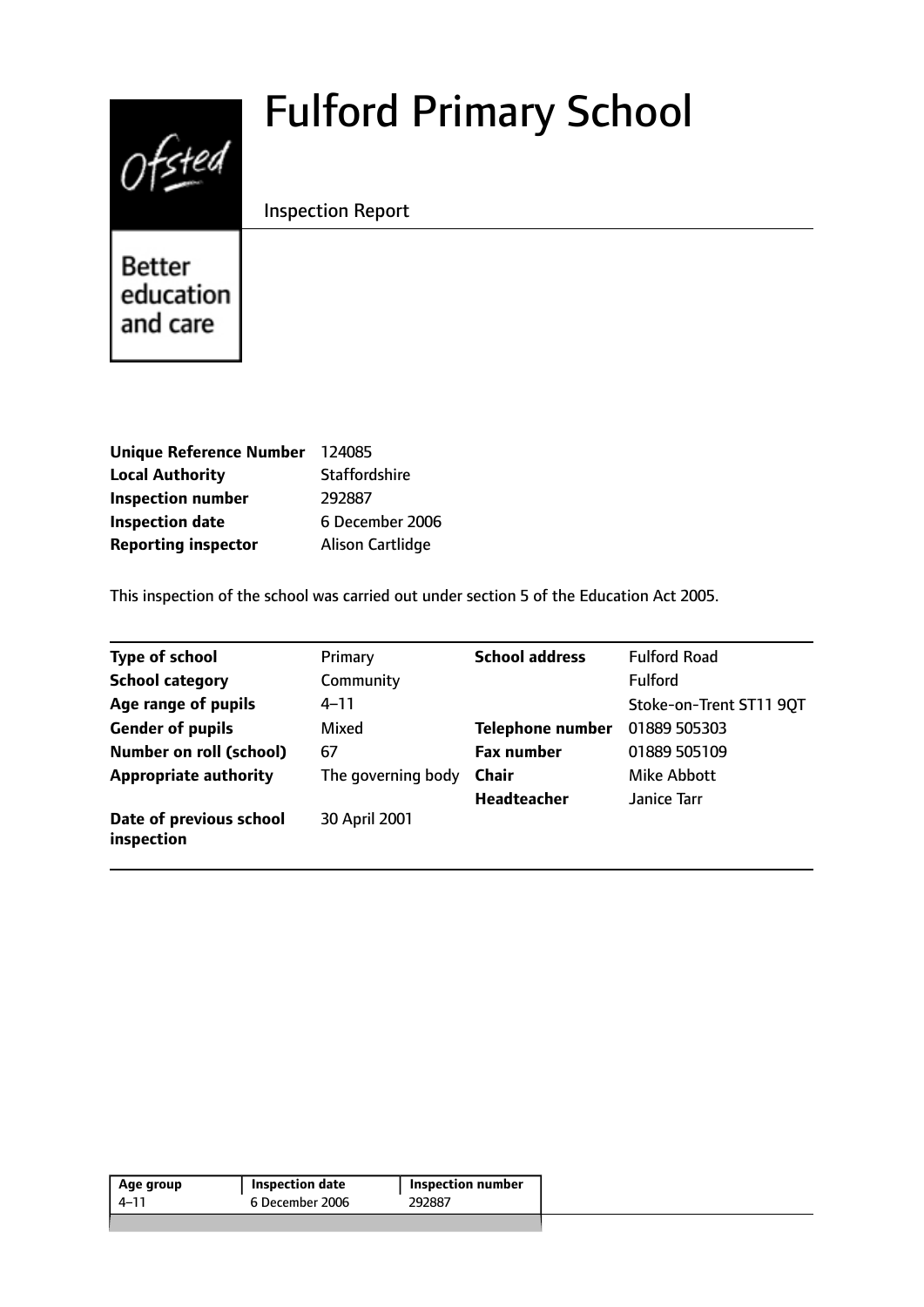© Crown copyright 2006

Website: www.ofsted.gov.uk

This document may be reproduced in whole or in part for non-commercial educational purposes, provided that the information quoted is reproduced without adaptation and the source and date of publication are stated.

Further copies of this report are obtainable from the school. Under the Education Act 2005, the school must provide a copy of this report free of charge to certain categories of people. A charge not exceeding the full cost of reproduction may be made for any other copies supplied.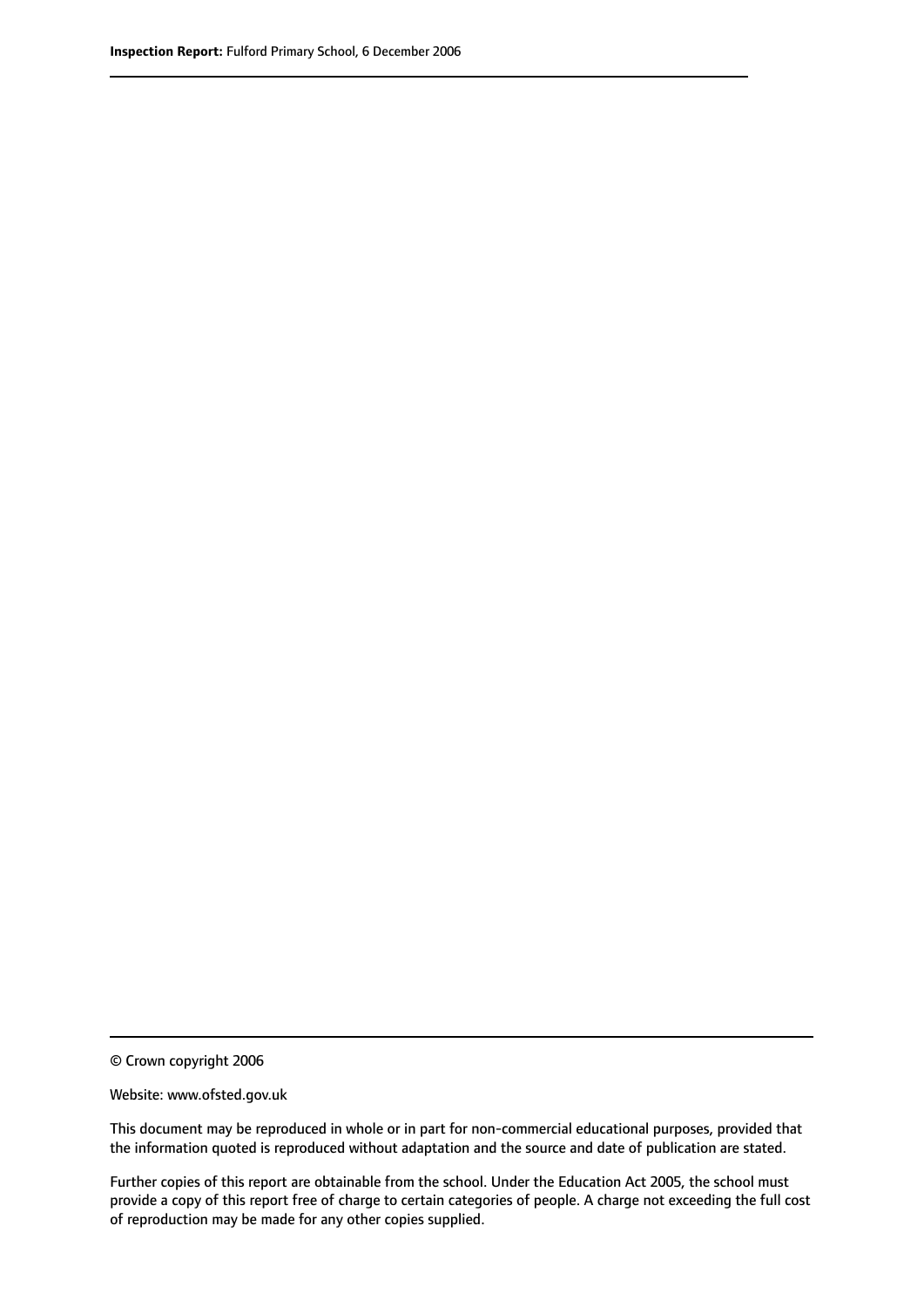# **Introduction**

The inspection was carried out by two Additional Inspectors

# **Description of the school**

All pupils are of White British heritage. They come from the village and surrounding area and only a few are eligible for free school meals. The proportion of pupils with learning difficulties is below average, although they are not distributed evenly across the school. Attainment on entry to the Reception class varies and is usually at least average and sometimes above average. The headteacher has been in post for just over a year. Two out of the three classes are being taught by new teachers this term.

#### **Key for inspection grades**

| Outstanding  |
|--------------|
| Good         |
| Satisfactory |
| Inadequate   |
|              |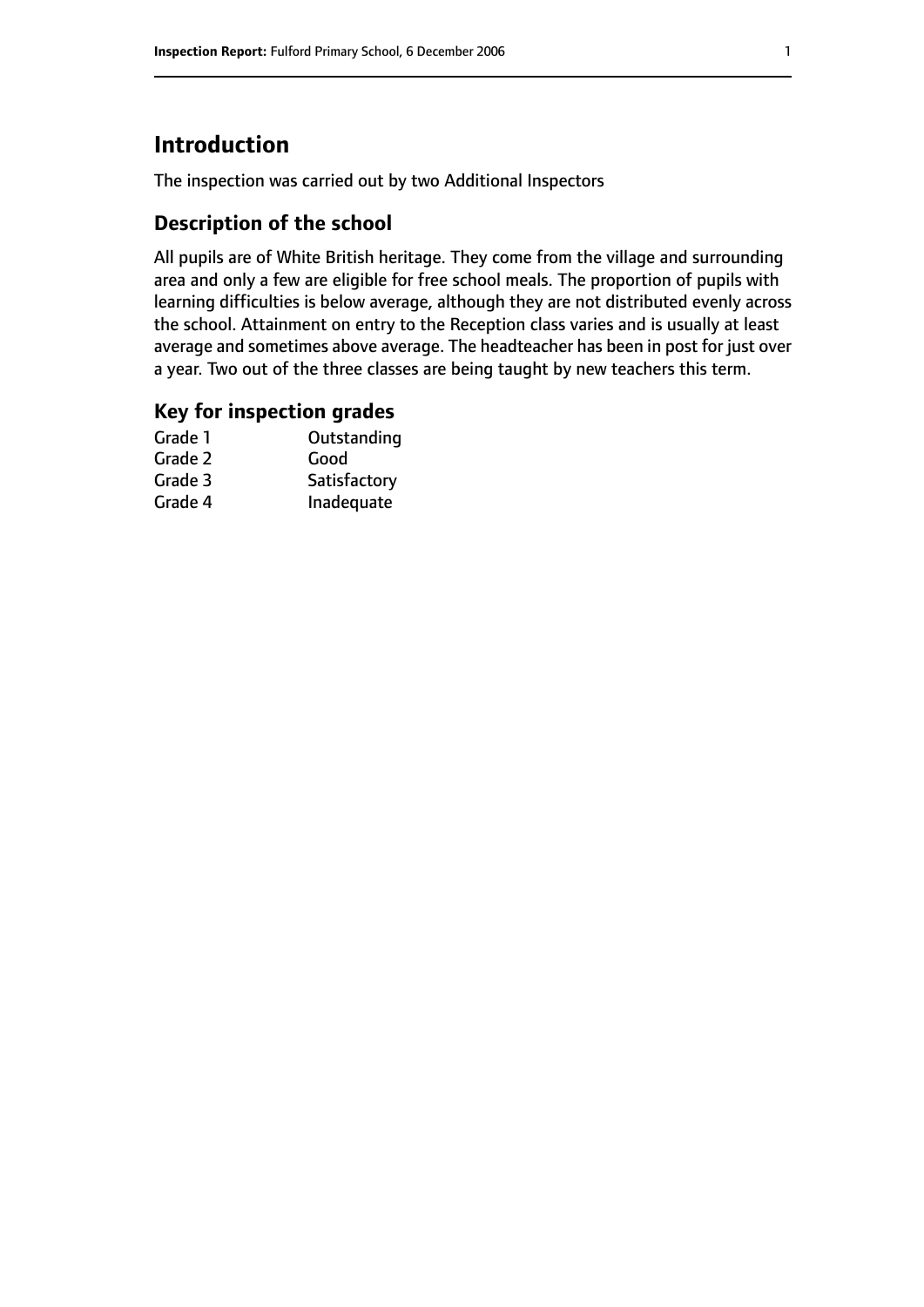# **Overall effectiveness of the school**

#### **Grade: 3**

This is a satisfactory school that is showing several 'green shoots' of improvement under the clear and purposeful leadership of the headteacher. Pupils' achievement is satisfactory. Provision for children in the Foundation Stage is satisfactory. Children make sound progressin the Reception Year and by the start of Year 1, most are working comfortably within the levels expected for their age. Pupils continue to make satisfactory progress in the rest of the school. By the end of Year 6, standards are above average. Pupils do particularly well in reading because these skills are promoted very effectively. Pupils do not always make as much progress as they could in writing because teachers do not provide them with enough purposeful written tasks in other subjects.

Good care, support and guidance enable pupils to develop good attitudes towards learning, to be kind to each other and to become responsible. Members of staff are welcoming and the school has a calm and friendly atmosphere. As a result, pupils' personal development is good. Pupils understand how to stay safe and healthy, enjoy school and attend regularly. One parent said of their child, 'he would go at the weekends if he could'. The school provides a wealth of interesting additional activities to enrich the satisfactory curriculum. Teaching and learning are satisfactory. Members of staff provide valuable practical activities, although there are occasions when pupils do not learn at a quick enough pace. This is because teachers do not always provide them with work that matches their differing needs closely enough. The school has newly improved systems for assessing pupils' progress. These systems help to identify pupils needing additional support but are not yet used rigorously enough to check progress over time.

Leadership and management are satisfactory. The headteacher is providing a strong lead in planning for school improvement so that pupils can learn even more quickly. Accurate self-evaluation has enabled her to identify what the school could do better. Governors are enthusiastic and have a good understanding of how they can develop their roles further. These recent improvements demonstrate the school's satisfactory capacity to improve.

Most parents are pleased that their children come to this school and are impressed by the work of the new headteacher. Two parents share the views held by many others when saying, 'the headteacher is parent friendly' and 'the school has many strengths'.

#### **What the school should do to improve further**

- Improve the pace of learning and ensure that teaching consistently builds on what pupils already know.
- $\cdot$  Provide more opportunity for pupils to develop their writing across the curriculum.
- Use the new information on how well pupils are doing more rigorously to identify and eliminate any underachievement quickly.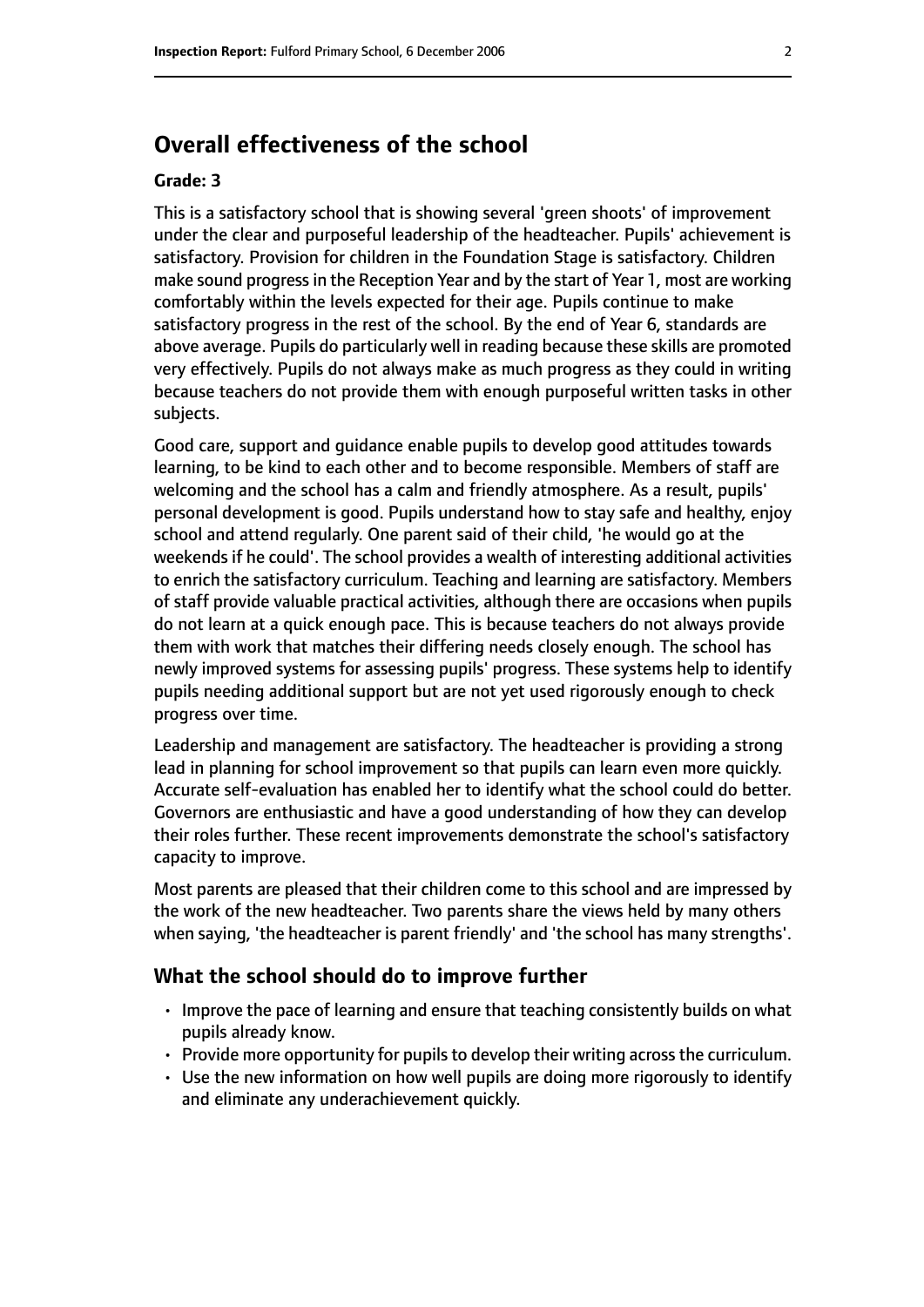## **Achievement and standards**

#### **Grade: 3**

Standards by the end of Year 6 are above average in English, mathematics and science and achievement is satisfactory. Children make the expected gains in the Reception Year, with progress in personal development being a particular strength. Children get on well together and are keen to learn. In Years 1 to 6, pupils make good progress in reading because they have good opportunities to use reading skills, and a specific programme run by trained parents supports individuals effectively. Progress in other subjects is satisfactory rather than good because there are occasions when teachers do not meet pupils' differing needs well enough. This is most noticeable in writing, where an overuse of worksheets in some lessons limits pupils' opportunities for writing independently. The school's information for checking how well pupils are doing shows that all groups of pupils achieve equally, including those with learning difficulties.

### **Personal development and well-being**

#### **Grade: 2**

Pupils support each other well and behave sensibly in lessons and around school. Children in the Reception class quickly develop good independence and make lots of friends. The way that pupils of different ages play together is very impressive. Older pupils are sociable and articulate and express very clearly why they are so happy at school: 'The teachers are so kind and caring and they give us lots of interesting things to do each day'. Pupils generally work hard, especially when doing practical activities in science or art. However, they do not always take enough care with their written work and sometimes are not involved enough in discussions when the pace of lessons is too slow.

Pupils' spiritual, moral and social development is good. They respond well to the many opportunities that they are given to take the initiative. For example, a Year 6 pupil has organised a popular dance club for younger pupils. Pupils take responsibility for composting waste and managing small budgets by running cake stalls for fundraising. These activities, in addition to pupils' good basic skills, prepare them well for the world of work. Pupils make a good contribution to the community. There is an active school council that is currently working on a worthwhile project to fund the restoration of the school bell to its rightful place in the bell tower.

# **Quality of provision**

#### **Teaching and learning**

#### **Grade: 3**

Throughout the school, teachers have good relationships with pupils and make learning purposeful. This helps make work interesting. Lessons are well resourced. For example, teachers make good use of interactive whiteboards to introduce new skills. Teaching is most successful when pupils are taught in small groups, when they can benefit from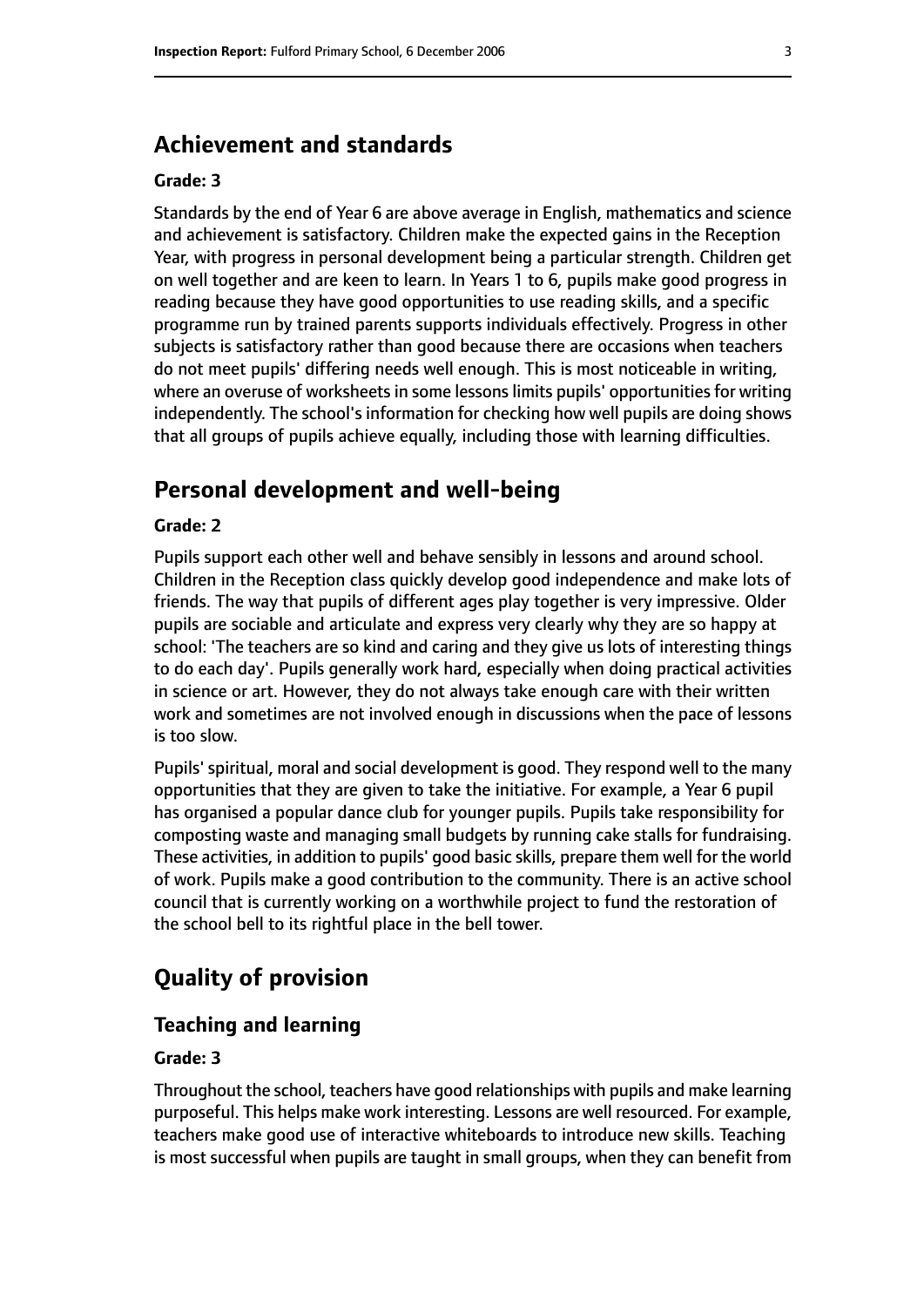the individual support of teachers and skilled teaching assistants. When pupils are taught as a whole class, there are occasions when progress slows. This is because teachers sometimes keep talking to pupils for too long and they do not always ensure that work is matched well enough to their differing needs. This means that work is sometimes too hard or too easy for some pupils. In the Foundation Stage, the calm and sensitive approach of teachers and members of support staff and the well-organised classroom help children learn class routines quickly and make good progress in their personal development.

## **Curriculum and other activities**

#### **Grade: 3**

Every child is provided with a stimulating curriculum and this helps to ensure that there are good levels of enjoyment in lessons. Pupils respond especially well to the many practical activities that are planned by teachers. Visits and visitors make a good contribution to learning and help to bring subjects alive. Pupils are encouraged to maintain their health and fitness through a good range of sporting activities and clubs. Music is particularly enjoyed by pupils either through music and singing lessons or through individual tuition.

Throughout the school, there is a strong focus on developing basic literacy and numeracy skills but pupils do not get enough opportunities to practise and improve their writing skills across the curriculum. There is a satisfactory curriculum for pupils in the Foundation Stage. Whilst children are given a wide range of interesting activities, the lack of easy access to an outdoor area sometimes limits the children's choices.

#### **Care, guidance and support**

#### **Grade: 2**

In this small school, adults know all pupils very well. They work closely with parents and outside agencies, enabling them to support pupils' individual needs successfully. Pupils are made to feel safe and secure and have confidence in their teachers. Children are given sensitive support when they first start school in the Reception class, which helps them to settle into school life quickly.

The school has recently improved assessment procedures so that pupils' progress is monitored more frequently. The headteacher has begun to use this information more rigorously to ensure that differing needs are consistently being met. A strong feature of academic support is the way that pupils are given clear feedback on their work through marking and the setting of targets. Pupils like this because it, 'helps us to understand what we have done wrong so that we can do better next time'.

# **Leadership and management**

#### **Grade: 3**

The headteacher focuses well on improving teaching and standards at the school. Parents applaud the 'hardworking members of staff who have clear ideas of how they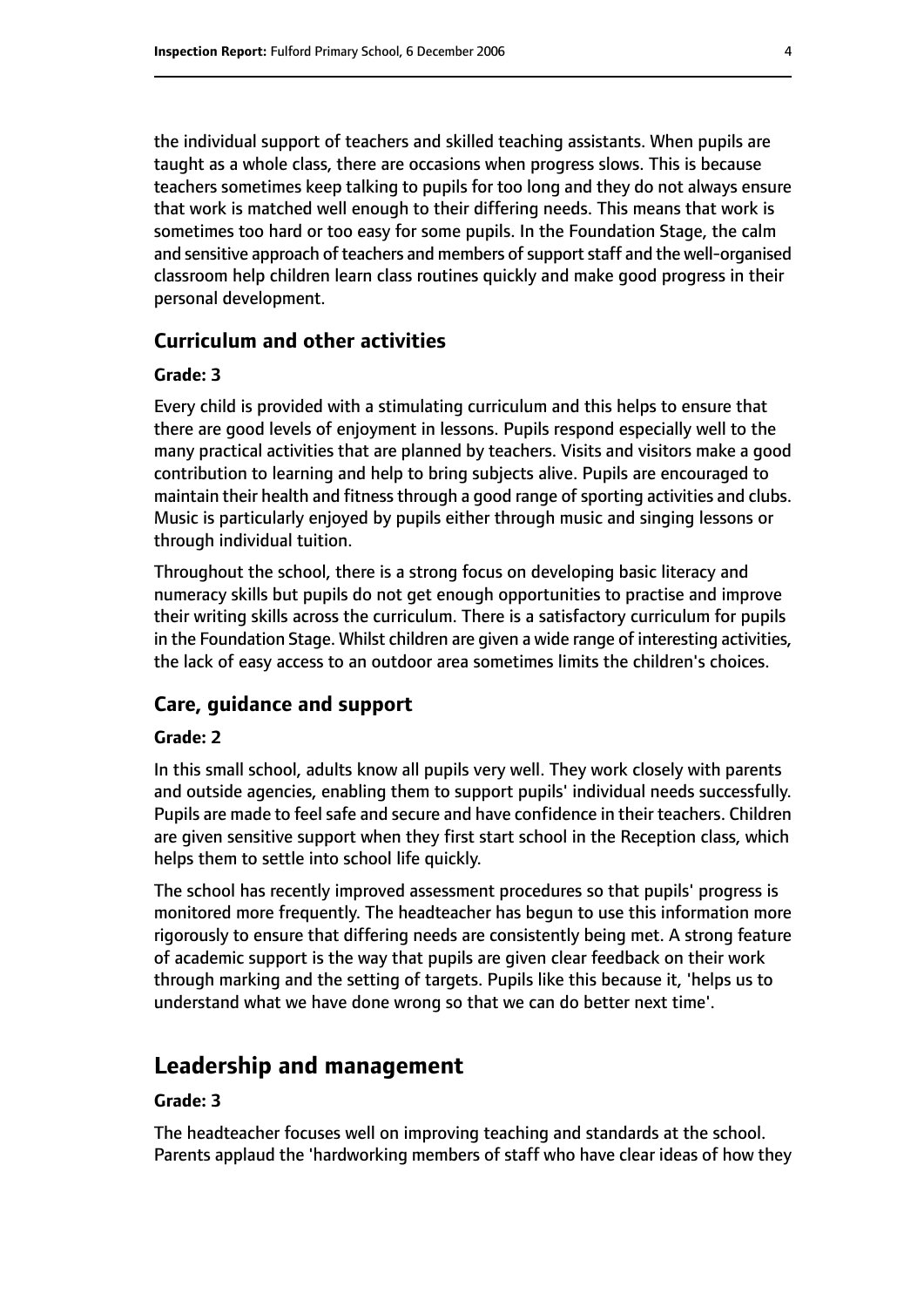would like the school to develop, grow and raise attainment'. This term, the pace of change has been slowed by changes in staffing. This has resulted in many additional responsibilities and a heavy workload for the headteacher. Nevertheless, school improvements are beginning to have a positive impact on increasing the speed at which pupils learn. For example, a 'precision teaching' project involving parents has increased pupils' progress in reading and mental arithmetic. New interactive whiteboards are being used well by teachers to engage the pupils' interest at the start of lessons.

The school's self-evaluation is accurate. The headteacher is perceptive and has a clear understanding of strengths and weaknesses in teaching. Training has a high priority and is being carefully targeted to have maximum impact. Subject leaders and the governing body carry out their responsibilities diligently and are beginning to increase their roles in monitoring pupils' achievement and in helping the headteacher to identify the next steps for development. For example, governors recently identified the need to improve provision in music and supported the school in making the necessary changes.

The school has a good partnership with its parents and with other schools in the area. One parent spoke for many other parents by saying, 'the culture of the school is positively changing towards more openness and more taking account of children's and parents' views'.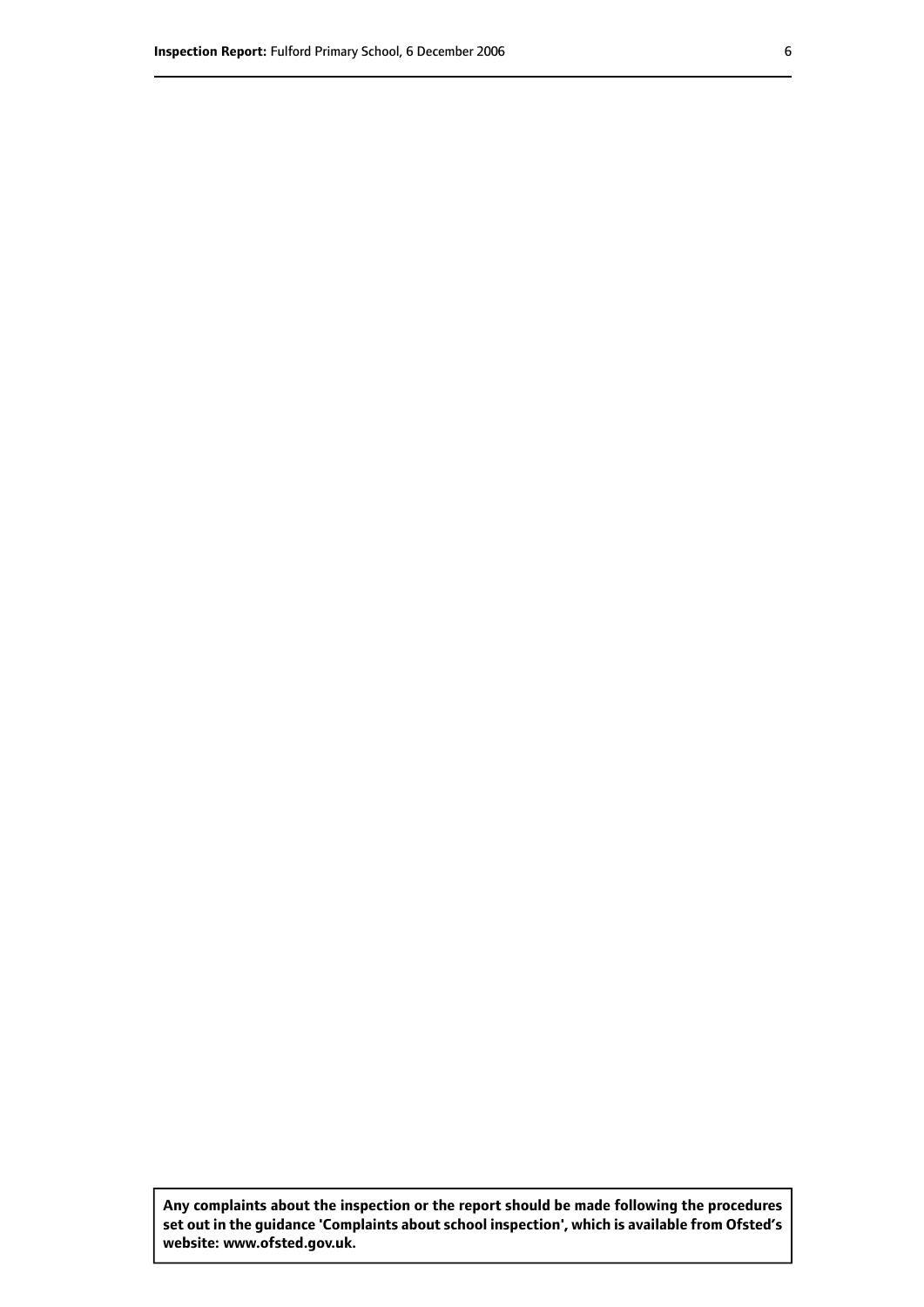# **Inspection judgements**

| Key to judgements: grade 1 is outstanding, grade 2 good, grade 3 satisfactory, and grade 4 | School         |
|--------------------------------------------------------------------------------------------|----------------|
| inadeauate                                                                                 | <b>Overall</b> |

# **Overall effectiveness**

| How effective, efficient and inclusive is the provision of education, integrated<br>care and any extended services in meeting the needs of learners? |     |
|------------------------------------------------------------------------------------------------------------------------------------------------------|-----|
| How well does the school work in partnership with others to promote learners'<br>well-being?                                                         |     |
| The quality and standards in the Foundation Stage                                                                                                    |     |
| The effectiveness of the school's self-evaluation                                                                                                    |     |
| The capacity to make any necessary improvements                                                                                                      |     |
| Effective steps have been taken to promote improvement since the last<br>inspection                                                                  | Yes |

# **Achievement and standards**

| How well do learners achieve?                                                                               |  |
|-------------------------------------------------------------------------------------------------------------|--|
| The standards <sup>1</sup> reached by learners                                                              |  |
| How well learners make progress, taking account of any significant variations between<br>groups of learners |  |
| How well learners with learning difficulties and disabilities make progress                                 |  |

## **Personal development and well-being**

| How good is the overall personal development and well-being of the<br>learners?                                  |  |
|------------------------------------------------------------------------------------------------------------------|--|
| The extent of learners' spiritual, moral, social and cultural development                                        |  |
| The behaviour of learners                                                                                        |  |
| The attendance of learners                                                                                       |  |
| How well learners enjoy their education                                                                          |  |
| The extent to which learners adopt safe practices                                                                |  |
| The extent to which learners adopt healthy lifestyles                                                            |  |
| The extent to which learners make a positive contribution to the community                                       |  |
| How well learners develop workplace and other skills that will contribute to<br>their future economic well-being |  |

# **The quality of provision**

| How effective are teaching and learning in meeting the full range of the<br>learners' needs?          |  |
|-------------------------------------------------------------------------------------------------------|--|
| How well do the curriculum and other activities meet the range of needs<br>and interests of learners? |  |
| How well are learners cared for, guided and supported?                                                |  |

 $^1$  Grade 1 - Exceptionally and consistently high; Grade 2 - Generally above average with none significantly below average; Grade 3 - Broadly average to below average; Grade 4 - Exceptionally low.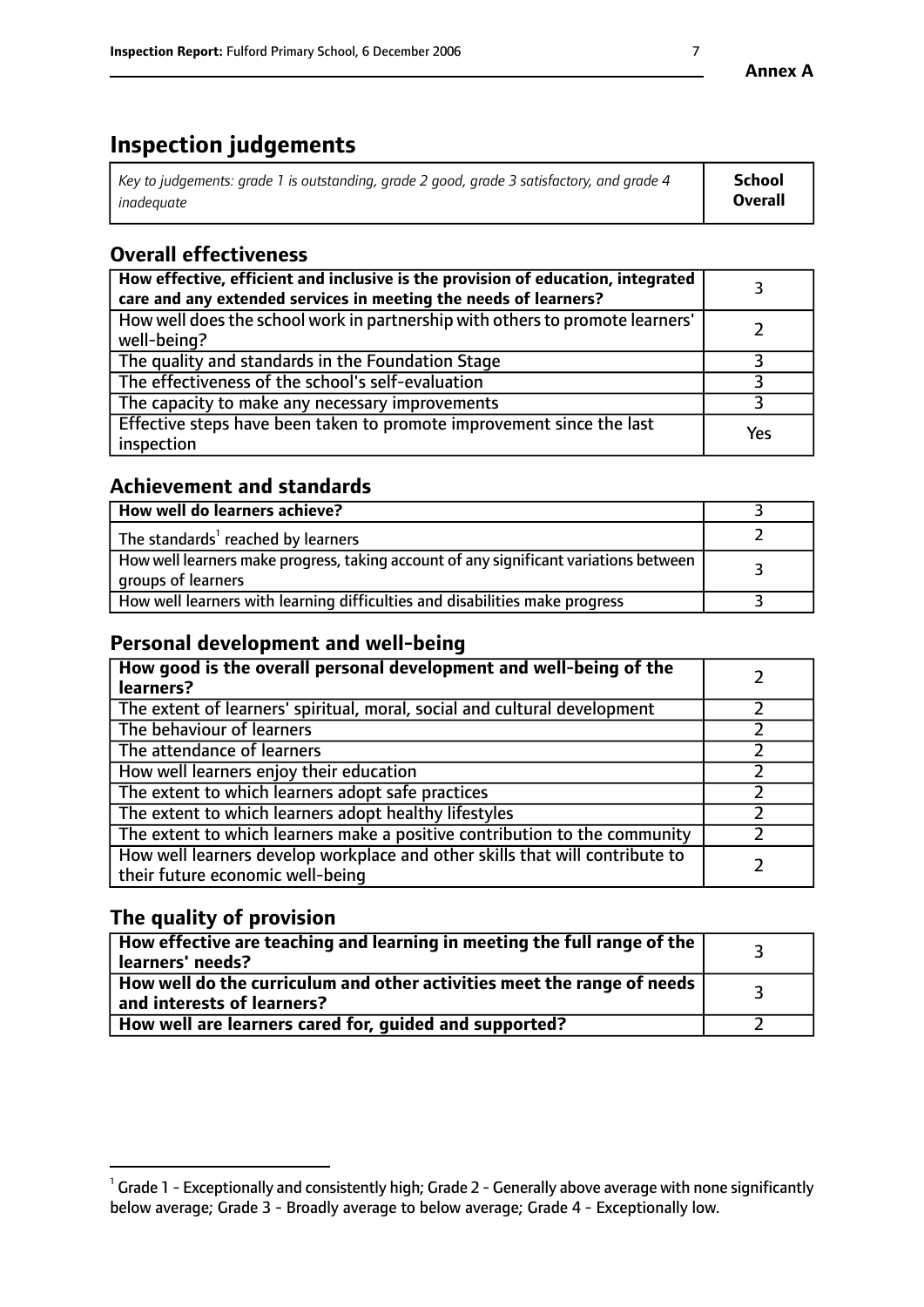# **Leadership and management**

| How effective are leadership and management in raising achievement<br>and supporting all learners?                                              |           |
|-------------------------------------------------------------------------------------------------------------------------------------------------|-----------|
| How effectively leaders and managers at all levels set clear direction leading<br>to improvement and promote high quality of care and education |           |
| How effectively performance is monitored, evaluated and improved to meet<br>challenging targets                                                 | 3         |
| How well equality of opportunity is promoted and discrimination tackled so<br>that all learners achieve as well as they can                     |           |
| How effectively and efficiently resources, including staff, are deployed to<br>achieve value for money                                          | З         |
| The extent to which governors and other supervisory boards discharge their<br>responsibilities                                                  | 3         |
| Do procedures for safequarding learners meet current government<br>requirements?                                                                | Yes       |
| Does this school require special measures?                                                                                                      | No        |
| Does this school require a notice to improve?                                                                                                   | <b>No</b> |